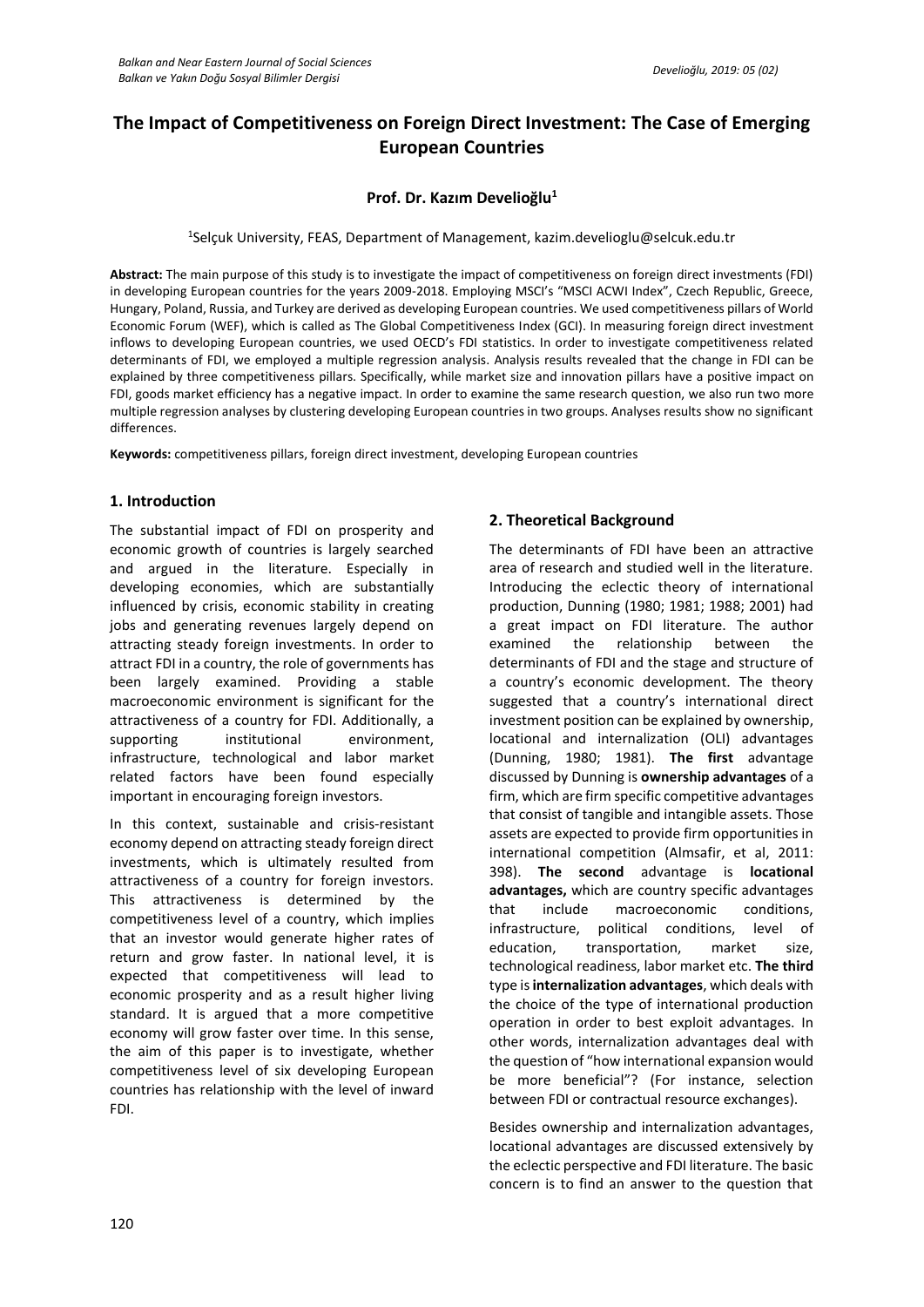whether foreign production would be more beneficial for enterprises by considering conditions, such as, a reduction in transport costs and/or the impact of regional trading blocs? (Dunning, 1988: 4). Similarly, Petrovic-Randelovic et al. (2013: 183) stated that there are three groups of locational factors that determine FDI in the host country: 1) the host country policy, 2) economic determinants, and 3) business incentives. Besides this general classification we can state that traditional determinants of FDI might include factors such as, market size and potential, cheap labor force, availability of natural resources, and proximity to host country. Addition to this list, in their empirical study, Almsafir et al (2011: 399) pointed out the importance of institutions and managerial rules, investment incentives, and geographic location and regional agglomeration. They found out that these three factors have a relationship with FDI. Demirhan and Masca (2008) in their study, investigated the relationship between FDI and some macroeconomic, infrastructural and political climate variables. Findings of authors revealed that growth rate of per capita, telephone main lines and degree of openness are significantly correlated with FDI. They found out negative correlation between FDI and inflation and tax rate, and no significant relationship with labor cost.

Contemporary theories of FDI, focus on firmspecific advantages that are based on intangible assets such as, human capital, brand names, patents, and trademarks. (Jadhav, 2012). In this study, the author empirically investigates the determinants of FDI based on economic, institutional and political factor. Findings of this study point out that economic factors and market size are more significant variables in attracting FDI. Trade openness, natural resource availability, rule of law and voice and accountability are other variables that are revealed to be statistically significant determinants in attracting foreign investors.

Because many countries, often, struggle with economic crises, they need to attract foreign investments in order to create new jobs and facilitate growth. As Popovici and Calin (2012: 658) stated that "the EU countries were found inadequately prepared to face economic turbulences…EU instruments were outdated or too weak to reinforce growth". Especially, developing countries lack necessary funds to recover during turbulent times and depend, heavily, on foreign investments to realize their socio-economic plans. Because firms' resources are limited to develop infrastructure or enhancing institutional quality in a country, states undertake this responsibility in order to attract investments by creating a competitive business environment. In this context, competitiveness has been found to be one of the most important qualifications in attracting foreign investments in order to correct macroeconomic imbalances and increase economic growth. At the multinational corporation level, a competitive environment creates a business environment in which they can find firm-specific advantages that will help them to realize their strategic goals and objectives

As we mentioned before that the role of states is inevitable in order to create a competitive environment to attract foreign investments. In order to investigate the determining role of competitiveness in attracting FDI, different competitiveness related variables are used by different researchers (Bevan and Estrin, 2004; Anastassopoulas, 2007; Demirhan and Masca, 2008; Popovici and Calin , 2012; Rodriguez et al., 2012; Jadhav, 2012; Tintin, 2013). In this paper, we will WEF's The Global Competitiveness Index (GCI) in measuring competitiveness level of countries. For this study's purpose, the main advantage of this index is that it provides a business environment perspective by including many different pillars (each pillar has various number of variables), each measuring different aspect of competitiveness. According to WEF's classification, GCI consists of three sub-indexes and twelve pillars (for detailed explanations see, GCI 2017-2018 report):

**Basic requirements:** The first pillar of this sub-index is *institutions*, which aggregates legal and administrative framework within which public and private stakeholders interact. The quality of the public institutions of a country has a great influence on investment decisions and the development of production strategies of firms. In order to measure institutions pillar, 21 variables are used such as, intellectual property protection, public trust in politicians, irregular payments and bribes, efficiency of government spending, business costs of crime and violence, ethical behavior of firms, strength of auditing and reporting standards, etc. *Infrastructure* is the second pillar, which consists of 9 variables, including quality of overall infrastructure, quality of electricity supply, fixed telephone lines, and quality of roads, air transport and railroads, etc. For instance, an extensive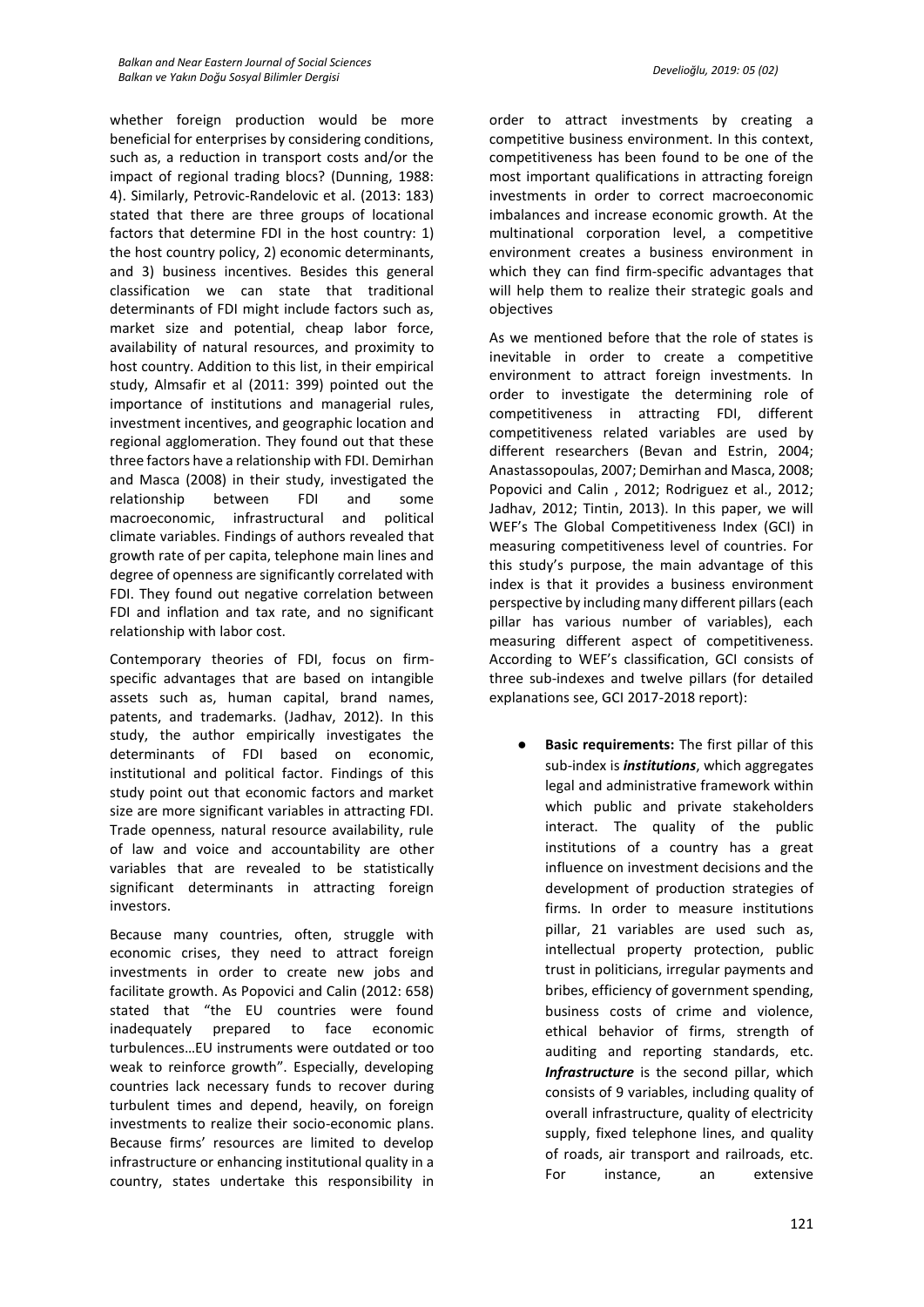telecommunications infrastructure eases a rapid flow of information, which increases processing of timely and all available information by economic actors in state and firm level. This is imperative for effective functioning of the economy in a country. The third pillar is called *macroeconomic environment*, which is so critical for business and overall competitiveness of a country. This pillar has 5 variables that are significant for a stable economy, namely, government budget balance, gross national savings, inflation, government debt, and country credit rating. *Health and primary education* is the fourth pillar and measured by using 10 variables, such as, infant mortality, life expectancy, HIV prevalence, quality of primary education, primary education enrollment rate, business impact of malaria and tuberculosis, etc. It is assumed that a healthy workforce and basic education have a positive impact on a country's competitiveness and productivity.

**Efficiency enhancers: Efficiency enhancers** are the second sub-index of GCI, which consists of six pillars. *Higher education and training* are the first pillar, which focuses on both secondary and tertiary enrollment rates and the quality of education. The pillar also takes the importance of staff training into consideration because of the need for executing complex production and information processes by using welleducated work force. The second pillar, *goods market efficiency* deals with 16 variables such, as intensity of local competition, total tax rate, time to start a business, imports, degree of customer orientation, buyer sophistication, etc. Countries with efficient good markets will ensure that firms produce goods demanded by the market. Another pillar is called as *labor market efficiency*, which deals with subject such as, cooperation in labor-employer relations, hiring and firing practices, pay and productivity of labor, country capacity to attract and retain talent, female participation in the labor force, etc. These factors determine labor productivity and attractiveness of a

country for talents. *Financial market development* is the fourth pillar, which is measured by availability and affordability of financial services, ease of access to loans, venture capital availability, soundness of banks, etc. The fifth pillar of efficiency enhancers sub-index is *technological readiness*, which deals with conditions of FDI and technology transfer, availability of latest technologies, internet bandwidth, firm-level technology absorption, etc. The central point for this variable is that firms in a country need to have access to production and information and communication technologies in order to be more innovative for competitiveness. *Market size* is the last pillar of efficiency enhancers sub-index, which is measured by domestic and foreign market size, GDP, and exports (%GDP). Because large markets provide firms to benefit economies of scale, this pillar is traditionally important for firms' strategic makers in their decisions to invest abroad.

● **Innovation and sophistication factors:** This sub-index of GCI has two pillars: Business sophistication and innovation. *Business sophistication* pillar focuses on the quality of a country's overall business networks, and the quality of individual firms' operations and strategies. More specifically, the pillar is measured by variables such as, local supplier quantity and quality, state of cluster development, value chain breath, production process sophistication, extent of marketing, etc. *Innovation* pillar is measured by 7 variables, which focuses on designing cutting-edge products and processes by value added activities and advanced technologies. The variables for the measurement of this variables are capacity for innovation, quality of scientific research institutions, company spending on R&D, university-industry collaboration in R&D, PCT patents, availability scientists and engineers, and government procurement of advanced technology products.

GCI analysis the factors that play significant role in creating favorable business-climate environment in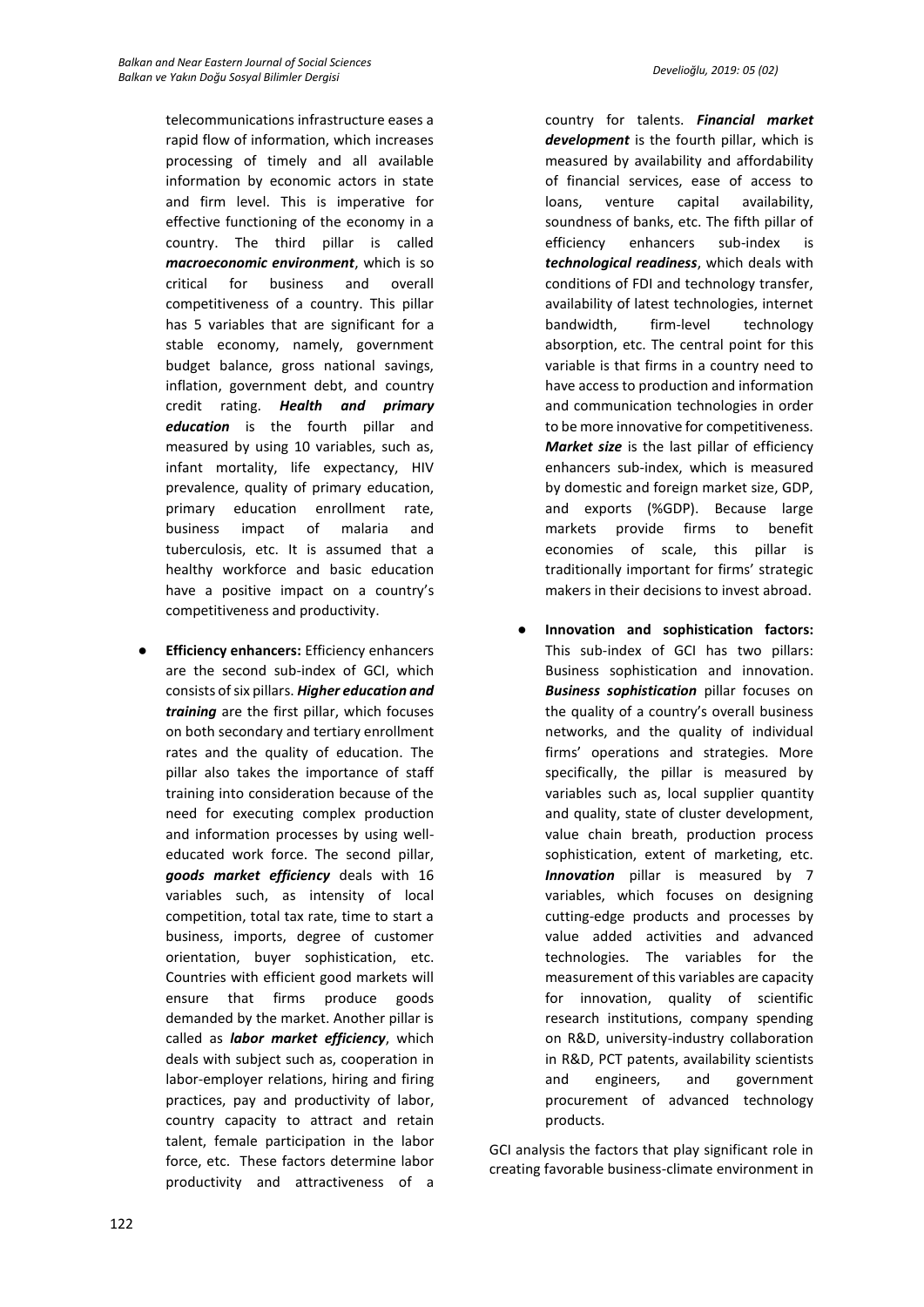a country and are important for attracting foreign investors. Taking above discussion into consideration, we propose a model that

#### **Competitiveness Pillars**



summarizes the relationships between FDI and competitiveness sub-indexes and pillars.

**Model of the Study:** The Relationship between Competitiveness Pillars and Foreign Direct Investment

#### **3. Methodology**

In this study, we investigate the relationship between competitiveness pillars and foreign direct investment attraction in developing European countries. More specifically, first, we would like to unravel the relationship between twelve competitiveness pillars and FDI in developing European countries. Second aim of this study is to find out whether this relationship reveal any difference, if any, between clustered developing European countries in. Our previous study (Develioglu, 2019) pointed out that developing

European countries could be classified into two groups based on GCI's classification of competitiveness pillars. The results of this study revealed that the first cluster (Cluster 1) consists these four countries: *Greece, Hungary, Russian Federation, and Turkey*. There are two countries that constitute second cluster (Cluster 2), which are *Czech Republic and Poland* (See, Table 1). As it can be observed from table, Cluster 2 countries have lower rank on GCI, which implies that these two countries are more competitive than Cluster 1 countries.

| Cluster 1                 | GCI Rank* | Cluster <sub>2</sub> | GCI Rank* |
|---------------------------|-----------|----------------------|-----------|
| Greece                    | 87        | Czech Republic       | 31        |
| Hungary                   | 60        | Poland               | 39        |
| <b>Russian Federation</b> | 38        |                      |           |
| Turkey                    | 53        |                      |           |

Table 1: Countries in Clusters and Their Global Competitiveness Ranks

\* WEF, The Global Competitiveness Report, (2017-2018).

#### (Source: Develioglu, K., 2019)

In order to empirically examine relationships mentioned above, we used the data of WEF's classification of "Global Competitiveness Index" pillars as independent variables and OECD's FDI

inflows data as dependent variable for the years between 2009 and 2018. In the index, pillars have scores on a 1–7 scale, with 7 becoming the most desirable outcome.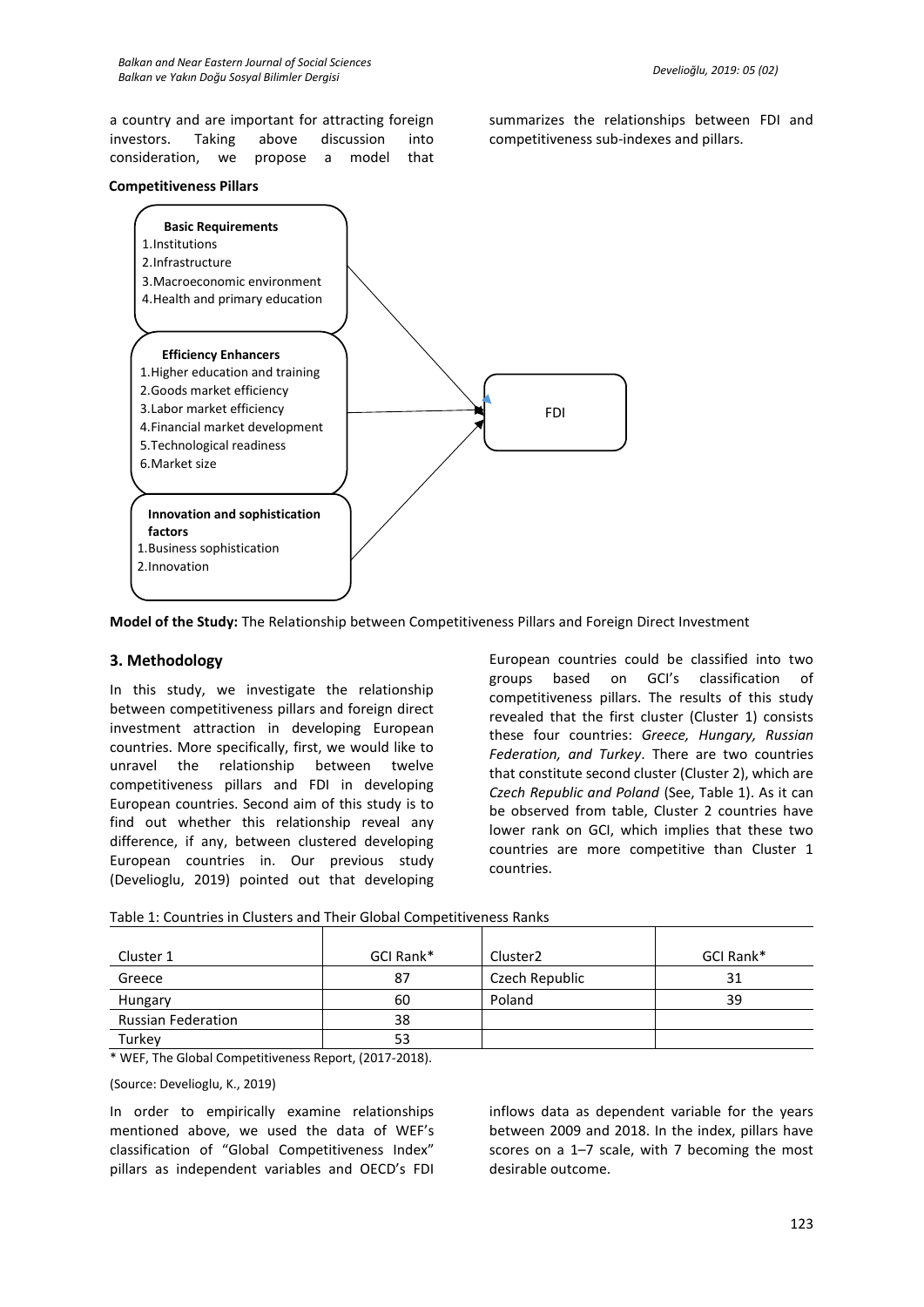In order to determine developing European countries, we used MSCI's "MSCI ACWI Index" [\(https://www.msci.com/acwi\)](https://www.msci.com/acwi). In this index, 24 countries are listed, which are divided into three groups: America, Asia and Europe, Middle East & Africa. American group of the index consists of 5 countries: Brazil, Chile, Colombia, Mexico, and Peru. The second group of emerging countries list has 9 Asian countries: China, India, Indonesia, Korea, Malaysia, Pakistan, Philippines, Taiwan, and Thailand. The third group is Europe, Middle East & Africa group, which has 10 countries: Czech Republic, Egypt, Greece, Hungary, Poland, Qatar, Russia, Saudi Arabia, South Africa, Turkey, and United Arab Emirates. Among these 10 countries, we selected 6 emerging European countries and ended up with a list of following countries: *Czech Republic, Greece, Hungary, Poland, Russian Federation, and Turkey*.

To examine the relationship between competitiveness pillars and FDI, we employed a multiple regression analysis. The main purpose of this analysis is to understand which competitiveness pillar is more prone to explain any changes in FDI of developing European countries. Furthermore, we performed two separate multiple regression analyses in order to investigate the same relationship for clustered developing European countries.

## **4. Findings**

Multiple regression analysis results in Table 2 indicate that the regression model is significant at 99% level. The change in FDI is significantly explained  $(R2= 0.75; Sig. of F=0.000) by$ competitiveness pillars. Three pillars that have explanatory power in the model are market size (β1=0,784; Sig. of t=0,000), goods market efficiency (β2=-0,395; Sig. of t=0,000) and innovation (β3=0,271; Sig. of t=0,006). Results also imply that remaining nine pillars do not have any explanatory power in attracting FDI in developing European countries.

As it can be inferred from Table 2 that, goods market efficiency has a negative impact on FDI in our sample. The results might show problems in intensity of local competition, effectiveness of antimonopoly policy, total tax rate, time to start a business, etc. Addition to this, yearly statistics of goods market efficiency pillar show irregular characteristic and fluctuated a lot compared to other pillars. Analysis results revealed that the impact of innovation pillar on FDI is also significant. It means that, in most of developing European countries, an increase R&D spending, universityindustry collaboration, patents and other innovation related variables correspond a simultaneous increase in FDI inflow.

| Independent Variables          | <b>Beta</b> | Significance of t |
|--------------------------------|-------------|-------------------|
| Constant                       | $-44533,1$  | 0,019             |
| Market size                    | 0,784       | 0,000             |
| Goods market efficiency        | $-0,395$    | 0,000             |
| Innovation                     | 0,271       | 0,006             |
| <b>Institutions</b>            | 0,001       | 0,992             |
| Infrastructure                 | 0,032       | 0,671             |
| Macroeconomic environment      | 0,129       | 0,214             |
| Health and primary education   | 0,052       | 0,500             |
| Higher education and training  | 0,057       | 0,483             |
| Labor market efficiency        | 0,047       | 0,657             |
| Financial market development   | 0,007       | 0,949             |
| <b>Technological readiness</b> | 0,164       | 0,094             |
| <b>Business sophistication</b> | $-0,059$    | 0,646             |
| $R^2$                          | F           | Significance of F |
| 0,75                           | 50,153      | 0.000             |

Table 2: The Impact of Competitiveness on FDI in Developing European Countries

Dependent variable: Foreign Direct Investment (FDI)

In order to understand, which cluster performed better, we run two separate multiple regression analysis. Analysis results in Table 3 and Table 4 betrayed that for Cluster 1 and Cluster 2 countries, market size is the only influential variable that has the power to explain any change in FDI. It also shows us that multinational corporations see these

countries big markets and would like to exploit economies of scale. In this sense, any increase in GDP of these countries, will create an opportunity to sell and invest by multinational corporations.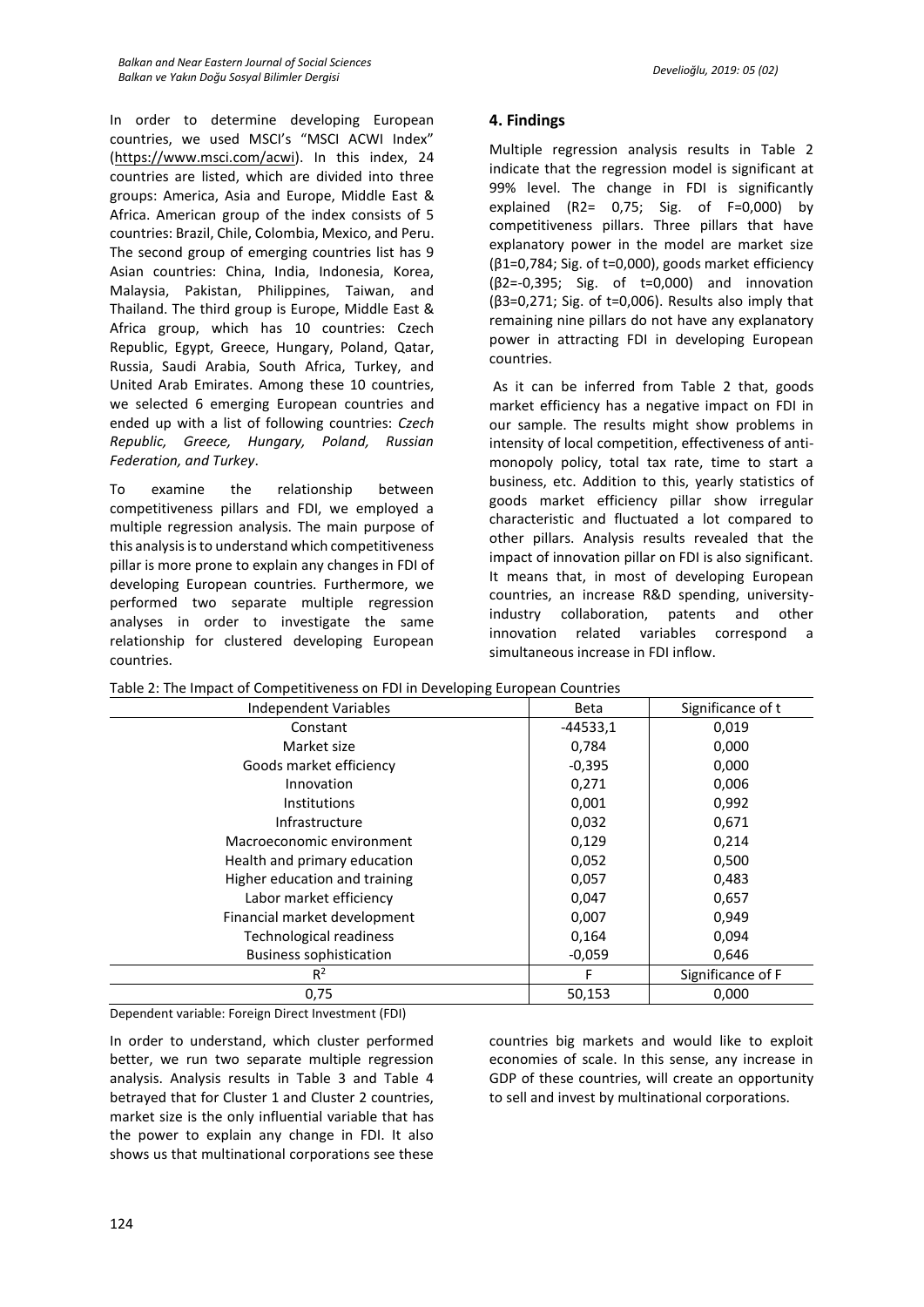Table 3: The Impact of Competitiveness on FDI in Cluster 1 Countries

| Independent Variables                                                                                                                                                                                                                                                                              | <b>Beta</b> | Significance of t |
|----------------------------------------------------------------------------------------------------------------------------------------------------------------------------------------------------------------------------------------------------------------------------------------------------|-------------|-------------------|
| Constant                                                                                                                                                                                                                                                                                           | -77960,8    | 0,000             |
| Market size                                                                                                                                                                                                                                                                                        | 0,803       | 0.000             |
| $R^2$                                                                                                                                                                                                                                                                                              |             | Significance of F |
| 0.68                                                                                                                                                                                                                                                                                               | 72.518      | 0,000             |
| $\mathbf{r}$ . The contract of the contract of $\mathbf{r}$ and $\mathbf{r}$ and $\mathbf{r}$ and $\mathbf{r}$ and $\mathbf{r}$ and $\mathbf{r}$ and $\mathbf{r}$ and $\mathbf{r}$ and $\mathbf{r}$ and $\mathbf{r}$ and $\mathbf{r}$ and $\mathbf{r}$ and $\mathbf{r}$ and $\mathbf{r}$<br>$\sim$ |             |                   |

Dependent variable: Foreign Direct Investment (FDI)

Table 4: The Impact of Competitiveness on FDI in Cluster 2 Countries

| <b>Beta</b> | Significance of t |
|-------------|-------------------|
|             |                   |
| -44952,0    | 0,009             |
| 0,663       | 0,003             |
|             | Significance of F |
| 12,025      | 0,003             |
|             |                   |

Dependent variable: Foreign Direct Investment (FDI)

### **5. Discussion and Suggestions**

We should bear in mind that 12 pillars of competitiveness are not independent each other. They reinforce each other and a strength in one area has a positive impact in others. For instance, a weakness in favoritism in decisions of government officials, which is one of the variables in measuring institutions pillar, will have a negative impact on effectiveness of anti-monopoly policy, time to start a business, burden of customs procedures or government procurement of advanced technology products. The results are in line with economic theory's assumption that countries will follow stages of development, which starts with factordriven factors and ends with innovation-driven performance. In our regression analysis results, we did not observe any of the basic requirements pillars, such as institutions, infrastructure and macroeconomic environment, as influential variables on FDI. These results can be explained by the level of competitiveness scores compared to each other. For our sample, mean values for competitiveness sub-indexes are: Basic requirements (mean= 4,69), efficiency enhancers (mean= 4,39) and innovation and sophistication factors (mean= 3,70). Evaluating these scores together, we can interpret that basic requirements scores of developing European countries are highest and these countries moved to second and to third stage in the development stage. Specifically, it means that these countries meet expectations of foreign investors and moved to the second and third stages, which are namely, efficiency enhancers and innovation and sophistication factors. It does not mean that they should not make any improvement in basic requirements, because 4,69 is still far away from the highest score of 7.

It is revealed in findings section that there are three competitiveness pillars that have an impact on FDI. The most influential pillar, market size, has an average score of 4,89/7, which shows us an uppermiddle level of competitiveness score. It implies us that there is still a long way to go in order to rise this score by increasing their GDP and exports. Good market efficiency pillar, with an average score of 4,27/7, has a middle level score. The most problematic characteristic of this pillar is its fluctuating structure year by year. It shows us that in developing European countries, there is no a stable or long-run policies that cause frequent changes in variables of this pillar. For instance, these frequent changes in total tax rate, trade tariffs or intensity in local competition would bother international decision maker in their decisions to go abroad or not. Innovation pillar also found to have an influence on FDI inflows to developing European countries. Although, its average score (3,37/7) is lower than medium, it is still an influential variable in attracting FDI inflows. Because R&D investments require a higher amount of financial resources, the role of state investment and policies are inevitable in increasing capacity for innovation. Furthermore, not only states but also private firms should invest on R&D in terms of production and communication technologies. At the same time, they should develop cutting-edge products and procedures in order to attract efficiency seeking foreign investors.

#### **REFERENCES**

- Almsafir, M. K., Nor, S. Md., and Al-Shibami, A. H. (2011). Location related determinants of Foreign Direct Investment in Yemen: Dunning's Eclectic Paradigm perspective, Australian Journal of Basic and Applied Sciences, 5 (8), 394-404.
- Anastassopoulas, G. (2007). Countries' international competitiveness and FDI: An empirical analysis of selected EU member-countries and regions. Journal of Economics and Business, 10 (1), 35-52.
- Bevan, A.A. and Estrin, S. (2004). The determinants of foreign direct investment into European transition economies. Journal of Comparative Economics, 32, 775-787.
- Demirhan, E. and Masca, M. (2008). Determinants of Foreign Direct Investment flows to developing